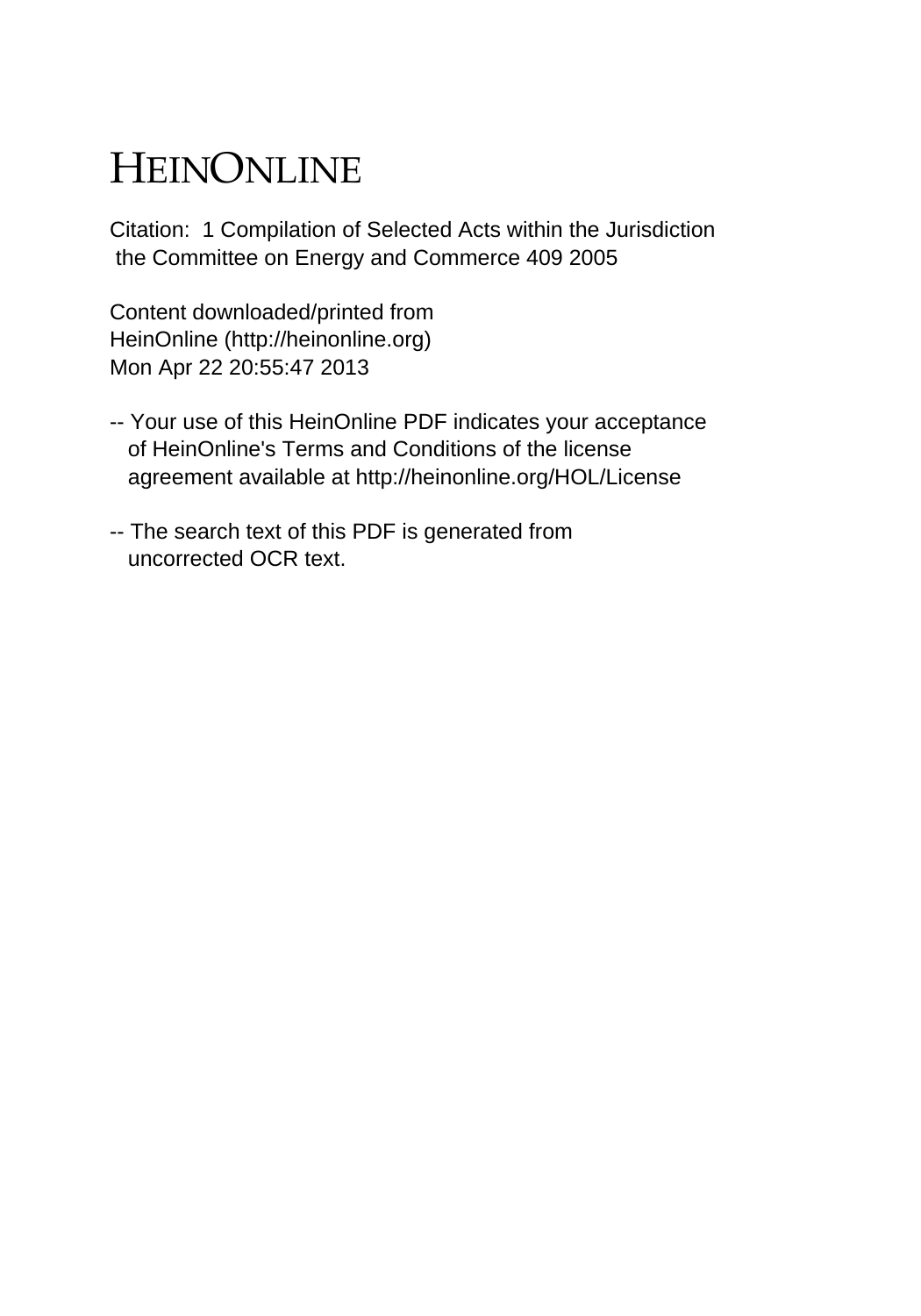## **PUBLIC LAW 108-494**

AN **ACT** To amend the National Telecommunications and Information Administration Organization Act to facilitate the reallocation of spectrum from governmental to commercial users; to improve, enhance, and promote the Nation's homeland se- curity, public safety, and citizen activated emergency response capabilities through the use of enhanced 911 services, to further upgrade Public Safety Answering Point capabilities and related functions in receiving E-911 calls, and to support in the construction and operation of a ubiquitous and reliable citizen activated system; and to provide that funds received as universal service contributions under section 254 of the Communications Act of 1934 and the universal service support programs established pursuant thereto are not subject to certain provisions of title 31, United States Code, commonly known as the Antideficiency Act, for a period of time.

*Be it enacted by the Senate and House of Representatives of the United States of America in Congress assembled,*

# **TITLE I-E-911**

## **SEC; 101. [47 U.S.C. 901 note] SHORT TITLE.**

This title may be cited as the "Ensuring Needed Help Arrives Near Callers Employing **911** Act of 2004" or the **"ENHANCE 911** Act of 2004".

**SEC.** 102. [47 **U.S.C.** 942 note] **FINDINGS.**

The Congress finds that-

**(1)** for the sake of our Nation's homeland security and public safety, a universal emergency telephone number (911) that is enhanced with the most modern and state-of-the-art telecommunications capabilities possible should be available to all citizens in all regions of the Nation;

(2) enhanced emergency communications require Federal, State, and local government resources and coordination;

(3) any funds that are collected from fees imposed on consumer bills for the purposes of funding 911 services or enhanced 911 should go only for the purposes for which the funds are collected; and

(4) enhanced 911 is a high national priority and it requires Federal leadership, working in cooperation with State and local governments and with the numerous organizations dedicated to delivering emergency communications services.

## **SEC. 103. [47 U.S.C. 942 note] PURPOSES.**

The purposes of this title are—

**(1)** to coordinate 911 services and E-911 services, at the Federal, State, and local levels; and

409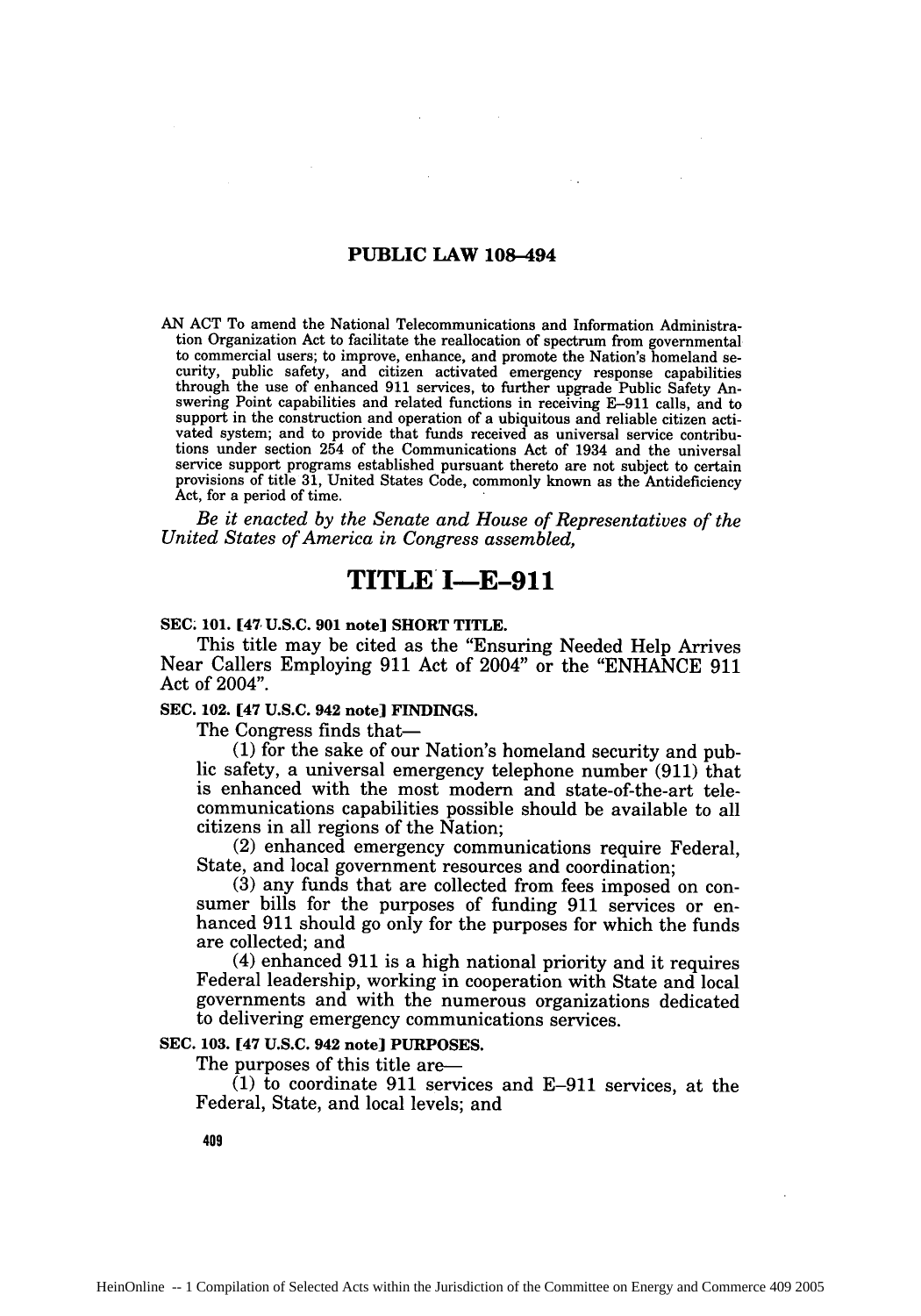(2) to ensure that funds collected on telecommunications bills for enhancing emergency 911 services are used only for the purposes for which the funds are being collected.

**SEC. 105. GAO STUDY OF STATE AND LOCAL USE OF 911 SERVICE CHARGES.**

(a) IN GENERAL.-Within 60 days after the date of enactment of this Act, the Comptroller General shall initiate a study of-

(1),the imposition of taxes, fees, or other charges imposed by States or political subdivisions of States that are designated or presented as dedicated to improve emergency communications services, including 911 services or enhanced 911 services, or related to emergency communications services operations or improvements; and

(2) the use of revenues derived from such taxes, fees, or charges.

(b) REPORT.-Within 18 months after initiating the study required by subsection (a), the Comptroller General shall transmit a report on the results of the study to the Senate Committee on Commerce, Science, and Transportation and the House of Representatives Committee on Energy and Commerce setting forth the findings, conclusions, and recommendations, if any, of the study, including-

**(1)** the identity of each State or political subdivision that imposes such taxes, fees, or other charges; and

(2) the amount of revenues obligated or expended by that State or political subdivision for any purpose other than the purposes for which such taxes, fees, or charges were designated or presented.

#### **SEC. 106. REPORT ON THE DEPLOYMENT OF E-911 PHASE II SERVICES BY TIER III SERVICE PROVIDERS.**

Within 90 days after the date of enactment of this Act, the Federal Communications Commission shall submit a report to the Committee on Energy and Commerce of the House of Representatives and the Committee on Commerce, Science, and Transportation of the Senate detailing-

**(1)** the number of tier III commercial mobile service providers that are offering phase II **E-911** services;

(2) the number of requests for waivers from compliance with the Commission's phase II **E-911** service requirements received **by** the Commission from such tier III providers;

**(3)** the number of waivers granted or denied **by** the Commission to such tier III providers;

(4) how long each waiver request remained pending before it was granted or denied;

**(5)** how many waiver requests are pending at the time of the filing of the report;

**(6)** when the pending requests will be granted or denied;

**(7)** actions the Commission has taken to reduce the amount of time a waiver request remains pending; and

**(8)** the technologies that are the most effective in the deployment of phase II **E-911** services **by** such tier III providers.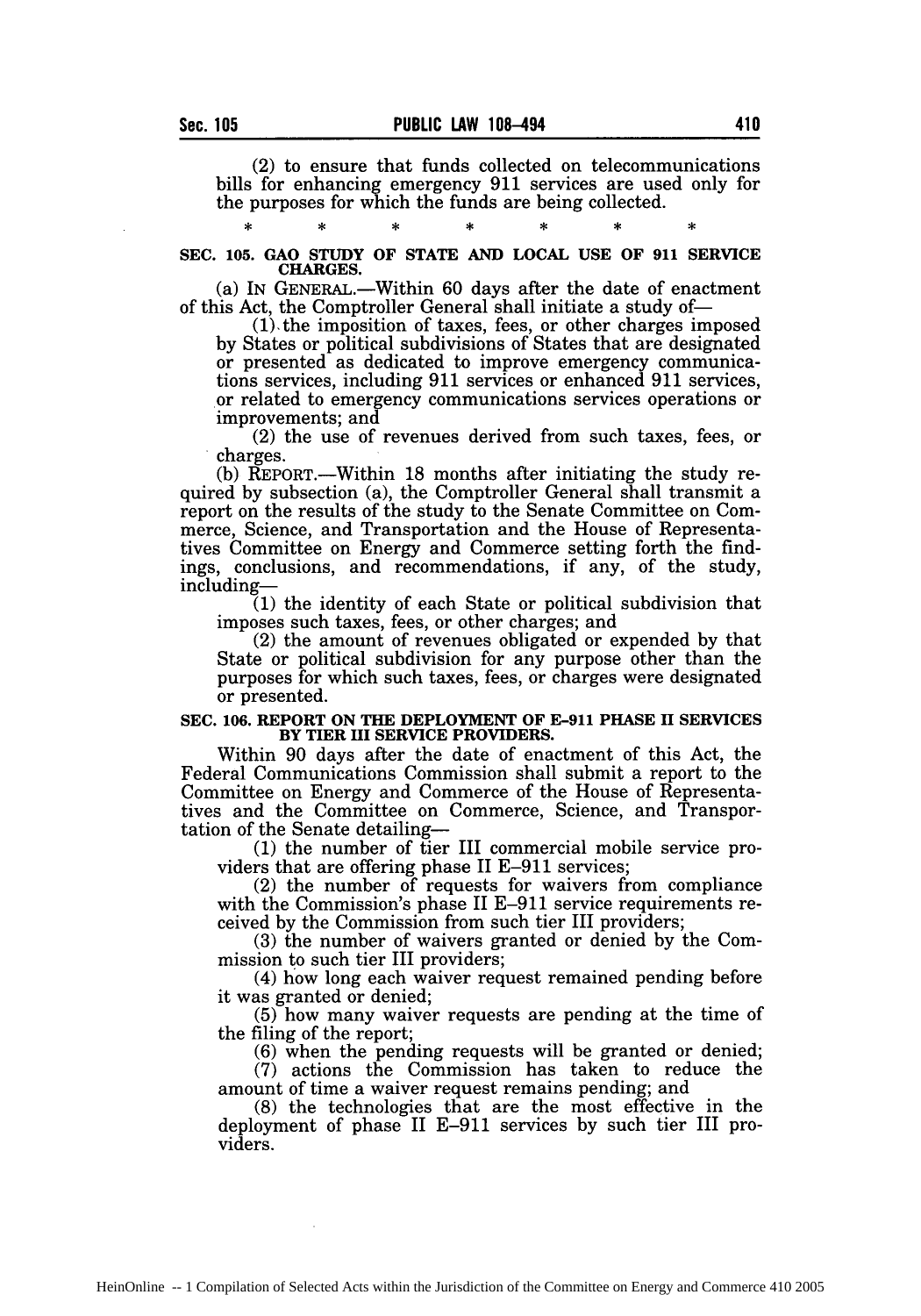## **SEC. 107. FCC REQUIREMENTS FOR CERTAIN TIER HI CARRIERS.**

(a) IN GENERAL.-The Federal Communications Commission shall act on any petition filed **by** a qualified Tier III carrier requesting a waiver of compliance with the requirements of section  $20.18(g)(1)(v)$  of the Commission's rules (47 C.F.R. 20.18(g)(1)(v)) within 100 days after the Commission receives the petition. The Commission shall grant the waiver of compliance with the requirements of section  $2\overline{0.18(g)(1)}(v)$  of the Commission's rules (47 C.F.R.  $20.18(g)(1)(v)$  requested by the petition if it determines that strict enforcement of the requirements of that section would result in consumers having decreased access to emergency services.

(b) QUALIFIED TIER III CARRIER DEFINED.—In this section, the term "qualified Tier III carrier" means a provider of commercial mobile service (as defined in section 332(d) of the Communications Act of 1934 (47 U.S.C. 332(d)) that had 500,000 or fewer subscribers as of December 31, 2001.

## **TITLE II-SPECTRUM RELOCATION**

### **SEC.** 201. [47 **U.S.C. 901 note] SHORT TITLE.**

This title may be cited as the "Commercial Spectrum Enhancement Act".

> $\ast$ sk.

**SEC. 206. [47 U.S.C. 921 note] CONSTRUCTION.**

Nothing in this title is intended to modify section 1062(b) of the National Defense Authorization Act for Fiscal Year 2000 (Pub- lic Law 106-65).

#### **SEC. 207. [47 U.S.C. 928 note] ANNUAL REPORT.**

The National Telecommunications and Information Administration shall submit an annual report to the Committees on Appropriations and Energy and Commerce of the House of Representatives, the Committees on Appropriations and Commerce, Science, and Transportation of the Senate, and the Comptroller General on-

**(1)** the progress made in adhering to the timelines applica- ble to relocation from eligible frequencies required under section 118(d)(2)(A) of the National Telecommunications and Information Administration Organization Act, separately stated on a communication system-by-system basis and on an auction-by-auction basis; and

(2) with respect to each relocated communication system and auction, a statement of the estimate of relocation costs required under section  $113(g)(4)$  of such Act, the actual relocations costs incurred, and the amount of such costs paid from the Spectrum Relocation Fund.

#### **SEC. 208. [47 U.S.C. 923 note] PRESERVATION OF AUTHORITY; NTIA RE-PORT REQUIRED.**

(a) SPECTRUM MANAGEMENT AUTHORITY RETAINED.-Except as provided with respect to the bands of frequencies identified in section 113(g)(2)(A) of the National Telecommunications and Information Administration Organization Act  $(47 \text{ U.S.C. } 923(g)(2)(A))$  as amended by this title, nothing in this title or the amendments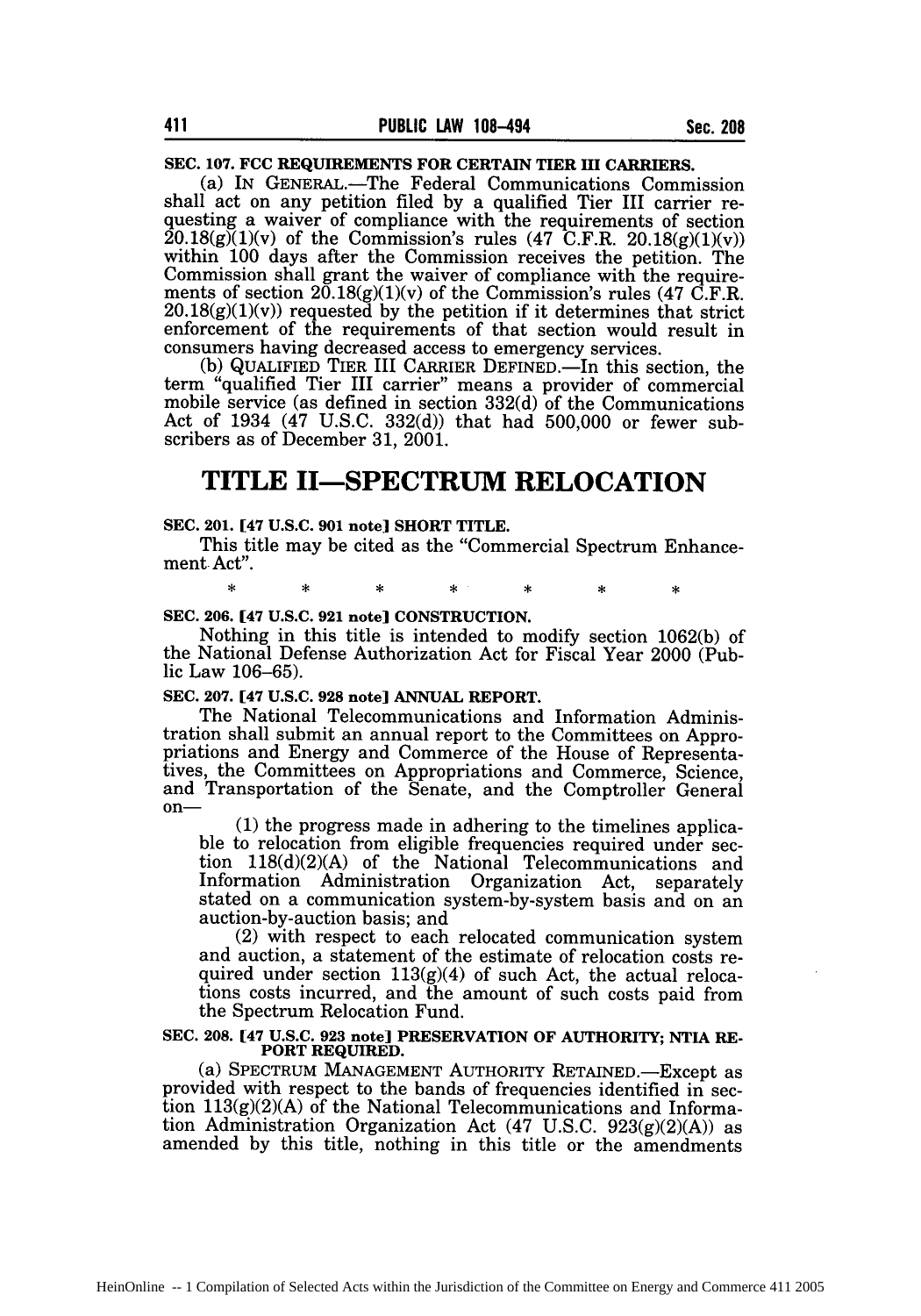made by this title shall be construed as limiting the Federal Communications Commission's. authority to allocate bands of frequencies that are reallocated from Federal use **to-** non-Federal. use for unlicensed, public safety, shared, or non-commercial use.

(b) NTIA REPORT REQUIRED.-Within 1 year after the date of enactment of this Act, the Administrator of the National Telecommunications and Information Administration shall submit to the Energy and Commerce Committee of the House of Representatives and the Commerce, Science, and Transportation Committee of the Senate a report on various policy options to compensate Federal entities for relocation costs when such entities' frequencies are allocated by the Commission for unlicensed, public safety, shared, or non-commercial use.

#### **SEC. 209. COMMERCIAL SPECTRUM LICENSE POLICY REVIEW.**

(a) **EXAMINATON.-The** Comptroller General shall examine national commercial spectrum license policy as implemented **by** the Federal Communications Commission, and shall report its findings to the Senate Committee on Commerce, Science, and Transportation and the House of Representatives Committee on Energy and Commerce within **270** days.

**(b)** CONTENT.-The report shall address each of the following:

**(1)** An estimate of the respective proportions of electromagnetic spectrum capacity that have been assigned **by** the Federal Communications Commission-

 $(A)$  prior to enactment of section  $309(j)$  of the Communications Act of 1934 (47 U.S.C. 309(j)) providing to the Commission's competitive bidding authority,

(B) after enactment of that section using the Commission's competitive bidding authority, and

**(C) by** means other than competitive bidding,

and a description of the classes of licensees assigned under each method.

(2) The extent to which requiring entities to obtain licenses through competitive bidding places those entities at a competitive or financial disadvantage to offer services similar to entities that did not acquire licenses through competitive bidding.

**(3)** The effect, if any, of the use of competitive bidding and the resulting diversion of licensees' financial resources on the introduction of new services including the quality, pace, and scope of the offering of such services to the public.

(4) The effect, if any, of participation in competitive bidding **by** incumbent spectrum license holders as applicants or investors in an applicant, including a discussion of any additional effect if such applicant qualified for bidding credits as a designated entity.

**(5)** The effect on existing license holders and consumers of services offered **by** these providers of the Administration's Spectrum License User Fee proposal contained in the President's Budget of the United States Government for Fiscal Year 2004 (Budget, page **299;** Appendix, page 1046), and an'evaluation of whether the enactment of this proposal could address, either in part or in whole, any possible competitive disadvantages described in paragraph (2).

 $\frac{1}{2}$  .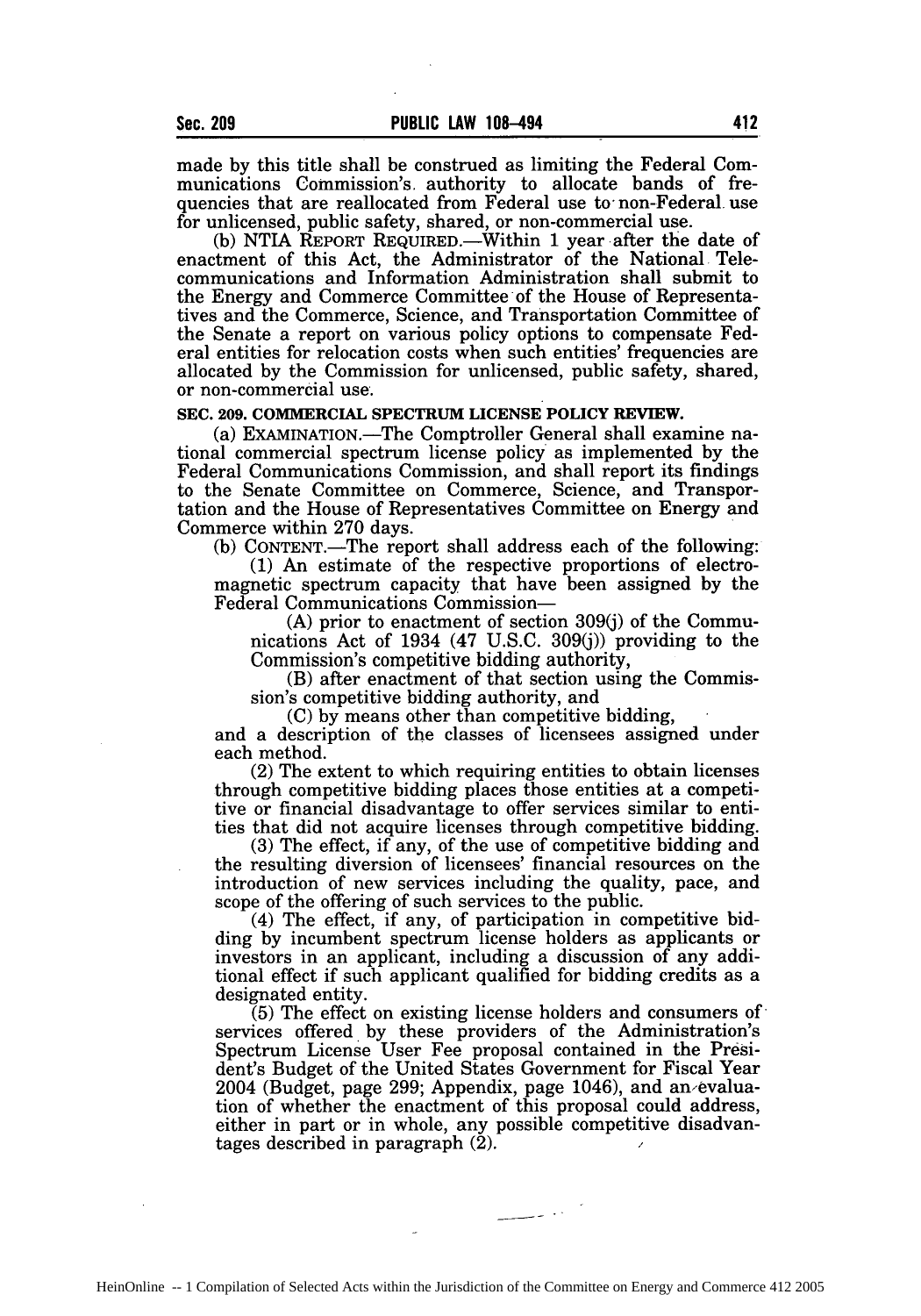(c) FCC ASSISTANCE.-The Federal Communications Commission shall provide information and assistance, as necessary, to facilitate the completion of the examination required by subsection (a).

# **TITLE 111-UNIVERSAL SERVICE**

#### **SEC. 301.** SHORT TITLE.

This title may be cited as the "Universal Service Antideficiency Temporary Suspension Act".

#### **SEC. 302. APPLICATION OF CERTAIN TITLE 31 PROVISIONS TO UNI-VERSAL** SERVICE **FUND.**

(a) IN GENERAL.-During the period beginning on the date of enactment of this Act and ending on December **31, 2005,** section 1341 and subchapter II of chapter **15** of title **31,** United States Code, do not apply-

**(1)** to any amount collected or received as Federal **uni**versal service contributions required **by** section 254 of the Communications Act of 1934 (47 **U.S.C.** 254), including any interest earned on such contributions; nor

(2) to the expenditure or obligation of amounts attributable to such contributions for universal service support programs established pursuant to that section.

**(b) POST-2005** FULFILLMENT OF PROTECTED OBLIGATIONS.-Section 1341 and subchapter II of chapter **15** of title **31,** United States Code, do not apply after December **31, 2005,** to an expenditure or obligation described in subsection (a)(2) made or authorized during the period described in subsection (a).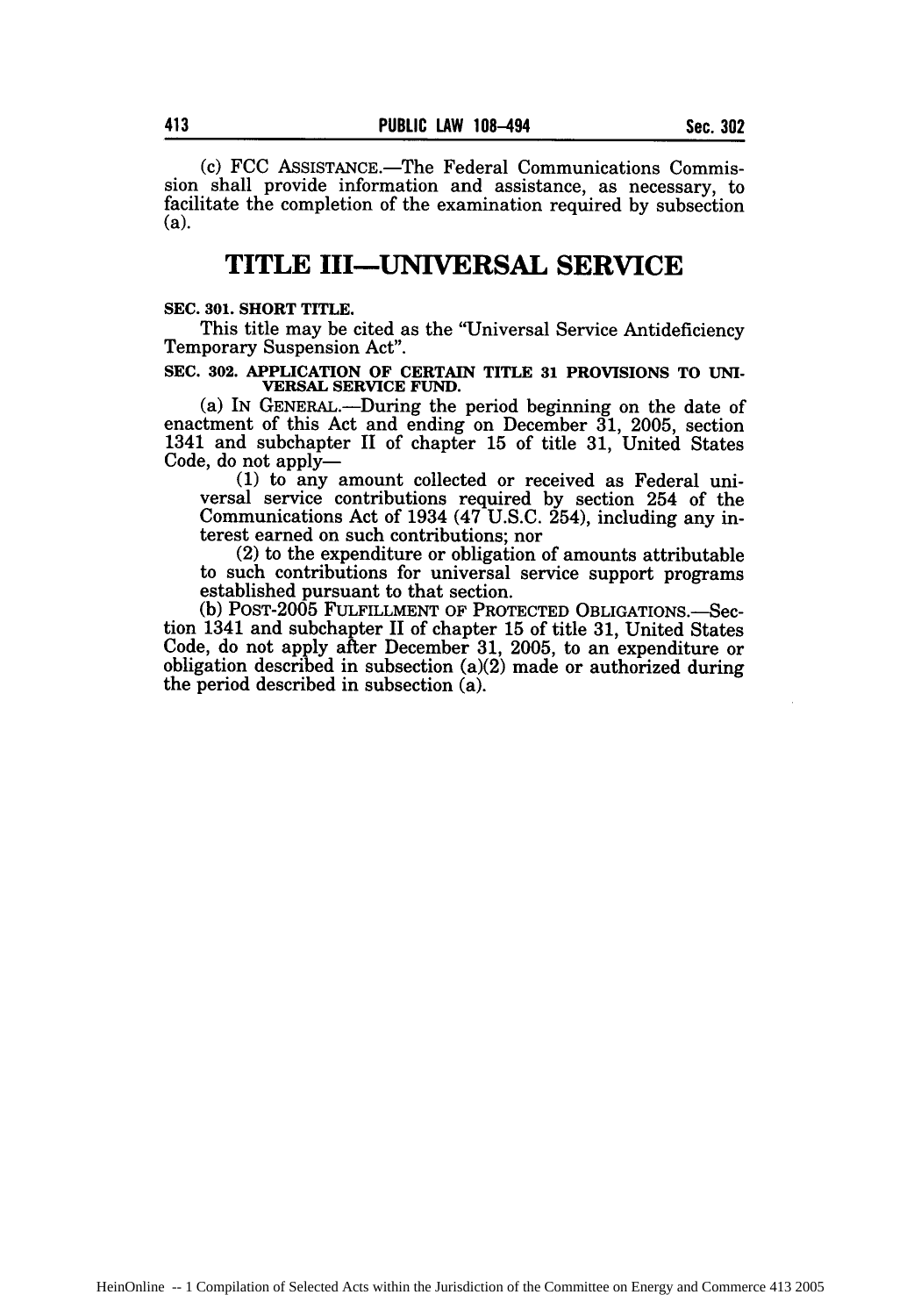HeinOnline -- 1 Compilation of Selected Acts within the Jurisdiction of the Committee on Energy and Commerce 414 2005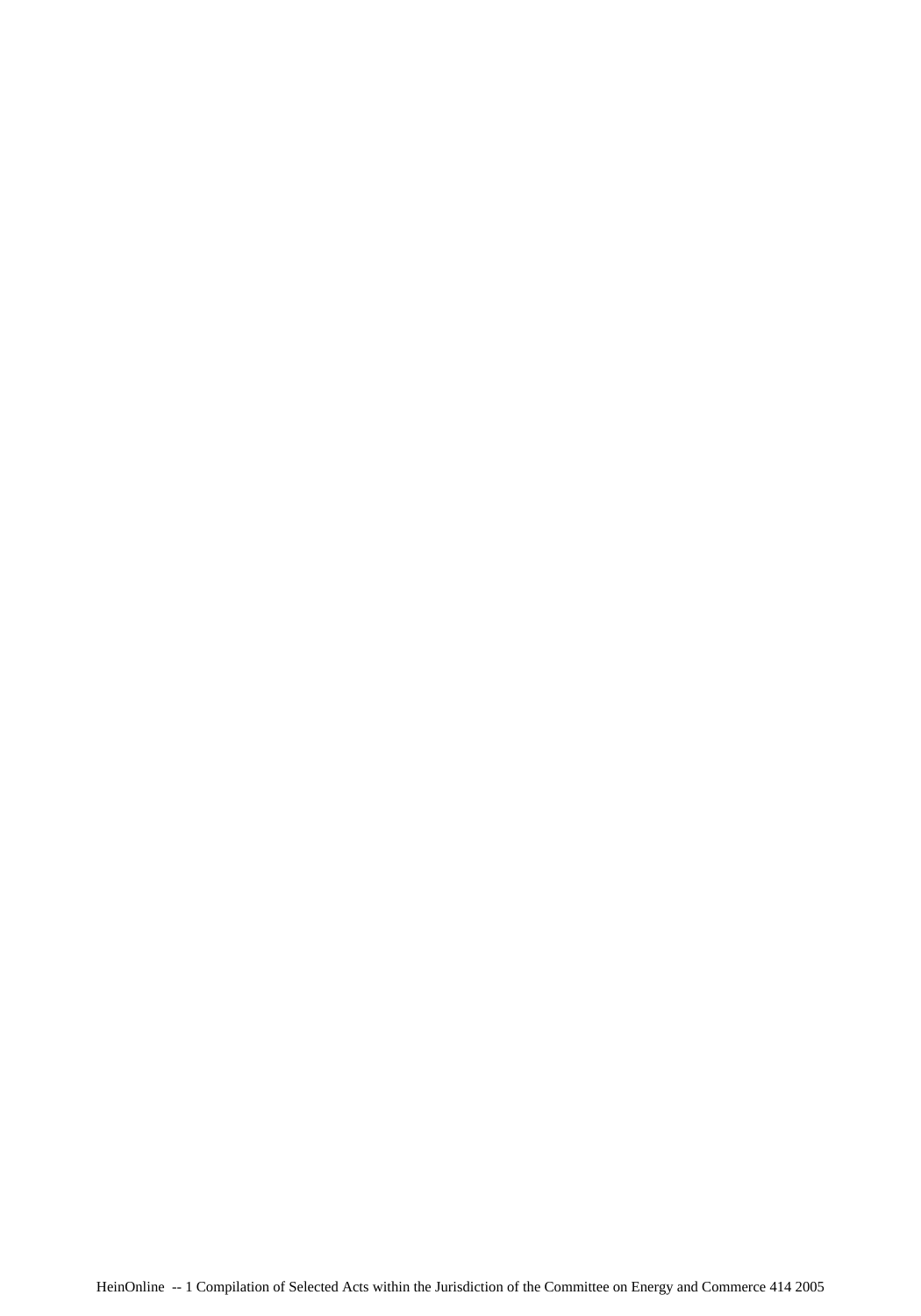## ELECTRONIC **SIGNATURES IN** GLOBAL **AND NATIONAL** COMMERCE **ACT** (ESIGN **COMMERCE ACT)**

<del>. . . . . . . . .</del>

415

 $\frac{1}{\sqrt{2\pi}}\left(\frac{1}{\sqrt{2\pi}}\right)^{2}=\frac{1}{\sqrt{2\pi}}\left(\frac{1}{\sqrt{2\pi}}\right)^{2}=\frac{1}{\sqrt{2\pi}}\left(\frac{1}{\sqrt{2\pi}}\right)^{2}=\frac{1}{\sqrt{2\pi}}\left(\frac{1}{\sqrt{2\pi}}\right)^{2}=\frac{1}{\sqrt{2\pi}}\left(\frac{1}{\sqrt{2\pi}}\right)^{2}=\frac{1}{\sqrt{2\pi}}\left(\frac{1}{\sqrt{2\pi}}\right)^{2}=\frac{1}{\sqrt{2\pi}}\left(\frac{1}{\sqrt{2\pi}}\right$ 

 $\sim$   $\sim$